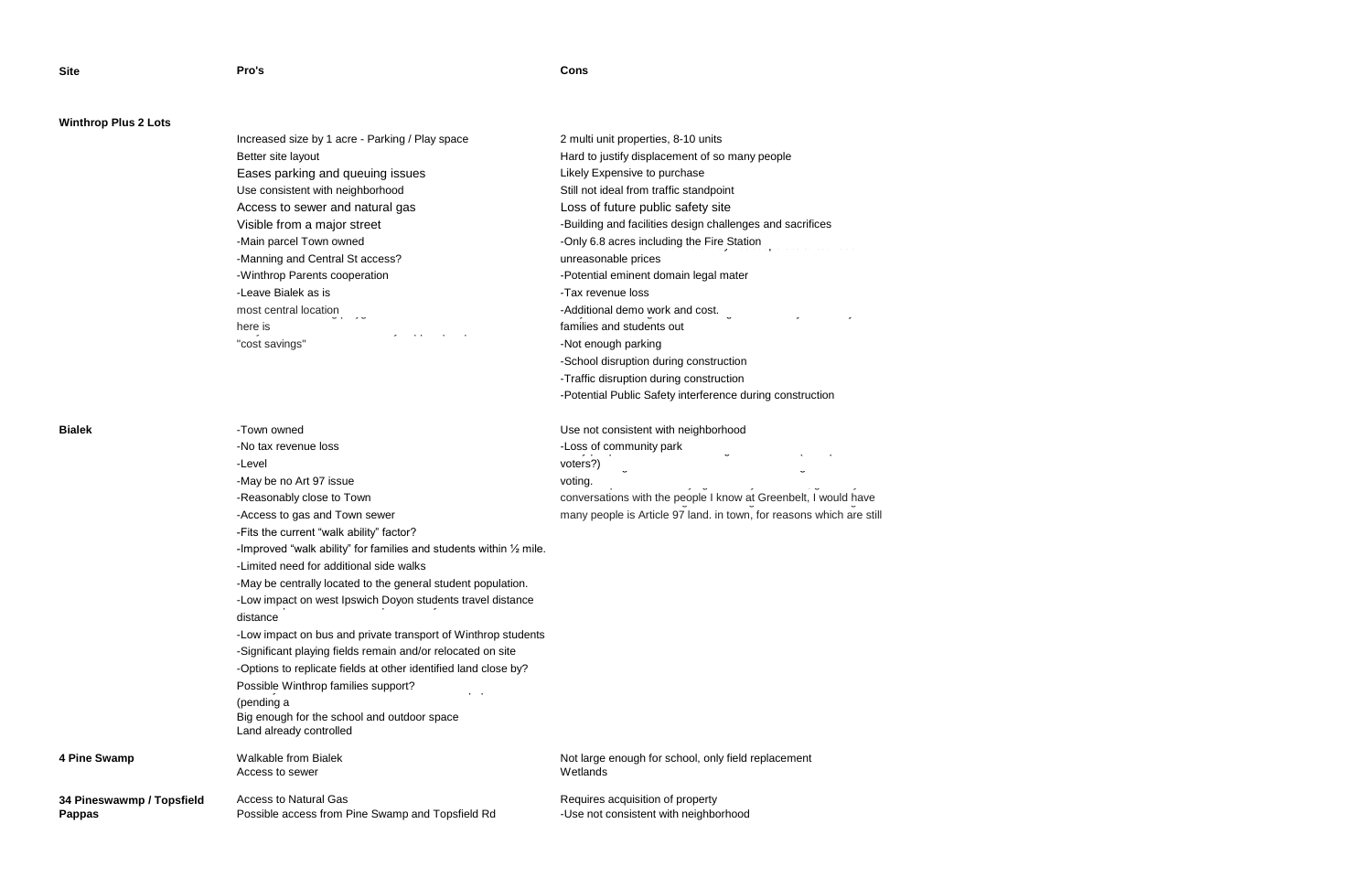|                               | -If so, advantages for student travel?                                                                                                                                                                                                  | -Loss of farmland                                                                                                                                                                          |
|-------------------------------|-----------------------------------------------------------------------------------------------------------------------------------------------------------------------------------------------------------------------------------------|--------------------------------------------------------------------------------------------------------------------------------------------------------------------------------------------|
|                               | -May be more centrally located for the general school population -Requires on-site wastewater disposal<br>-Low impact on west Ipswich Doyon students travel distance<br>-Good impact on south west (Topsfield rd) Doyon students travel | -Not visible from a major street                                                                                                                                                           |
|                               | distance                                                                                                                                                                                                                                | Abutter protest?                                                                                                                                                                           |
|                               | -Low impact on bus and private transport of Winthrop students<br>-Access to gas and sewer?                                                                                                                                              | -Cooperative seller?<br>-Wet lands?                                                                                                                                                        |
|                               | -Reasonably level<br>-No Art 97 impact<br>-May be more centrally located to the general student                                                                                                                                         | -Land shape to accommodate the building and facilities?<br>-Winthrop parents protest.                                                                                                      |
|                               | population.                                                                                                                                                                                                                             | Wet in middle                                                                                                                                                                              |
|                               | -No additional traffic over the Choate St Bridge                                                                                                                                                                                        | Wet on Topfield Rd side                                                                                                                                                                    |
|                               |                                                                                                                                                                                                                                         | 40' right of way off Topsfield RD may mean an adjacent house                                                                                                                               |
|                               | -Leave Bialek as is                                                                                                                                                                                                                     | will have to be purchased                                                                                                                                                                  |
|                               | Reasonably close to town                                                                                                                                                                                                                | seems unlikely the current owners would be interested in<br>something on the Pineswamp side unless they vacated entirely<br>- school is "hidden away", much like it would have been on the |
|                               | Site so large that only a portion may be needed                                                                                                                                                                                         | Harris property                                                                                                                                                                            |
|                               | Does have potential for access off Topsfield RD and Pineswamp Topsfield Road side<br>appears to be ample space on the Pineswamp side for both<br>building and<br>fields<br>single landowner reduces complications                       | - not an overly "accessible" location, unless access comes from                                                                                                                            |
| <b>Masonic Temple</b>         | Access to sewer and natural gas<br>-Reasonably level                                                                                                                                                                                    | Requires acquisition of property<br>-Use not consistent with neighborhood                                                                                                                  |
|                               | -No Art 97 impact                                                                                                                                                                                                                       | -Not visible from a major street                                                                                                                                                           |
|                               | -May be centrally located to the student population.                                                                                                                                                                                    | Much longer distance for many Doyon students                                                                                                                                               |
|                               | -Mason cooperation?                                                                                                                                                                                                                     | -Longer distance for all Winthrop students                                                                                                                                                 |
|                               | -Leave Bialek as is                                                                                                                                                                                                                     | -Tax revenue loss?                                                                                                                                                                         |
|                               | High dry land                                                                                                                                                                                                                           | - very tight (and a bit odd) if the building isn't part of the deal                                                                                                                        |
|                               | easy accessibility from a main road                                                                                                                                                                                                     | - multiple landowners increases risk                                                                                                                                                       |
|                               | Dry                                                                                                                                                                                                                                     | May need to purchase an adjacent parcel or two                                                                                                                                             |
|                               | High                                                                                                                                                                                                                                    | May be an interesting negoiation                                                                                                                                                           |
|                               | Reasonably close to town                                                                                                                                                                                                                |                                                                                                                                                                                            |
| <b>School Street - Wegzyn</b> | Use consistent with neighborhood                                                                                                                                                                                                        | <b>Wetland issues</b><br>- Too close to older kids? People who understand this better than                                                                                                 |
|                               | Access to sewer (reasonable) and natural gas<br>Visible from a major street                                                                                                                                                             | I would have to weigh in on whether this is a concern<br>Enough dry land?                                                                                                                  |
|                               | Reasonably close to Town                                                                                                                                                                                                                | -Are the wetland designations accurate?<br>-Linebrook Rd access or only School St? (abutter complaints of                                                                                  |
|                               | -May be more centrally located for the general school population traffic)                                                                                                                                                               |                                                                                                                                                                                            |
|                               | -Low impact on western Ipswich Doyon students travel distance<br>-Good impact on south-west Ipswich (Topsfield rd) Doyon                                                                                                                | -Winthrop parents protest                                                                                                                                                                  |
|                               | students travel distance                                                                                                                                                                                                                | Requires acquisition of property                                                                                                                                                           |
|                               | -Low impact on bus and private transport of Winthrop students                                                                                                                                                                           | -Loss of farmland                                                                                                                                                                          |